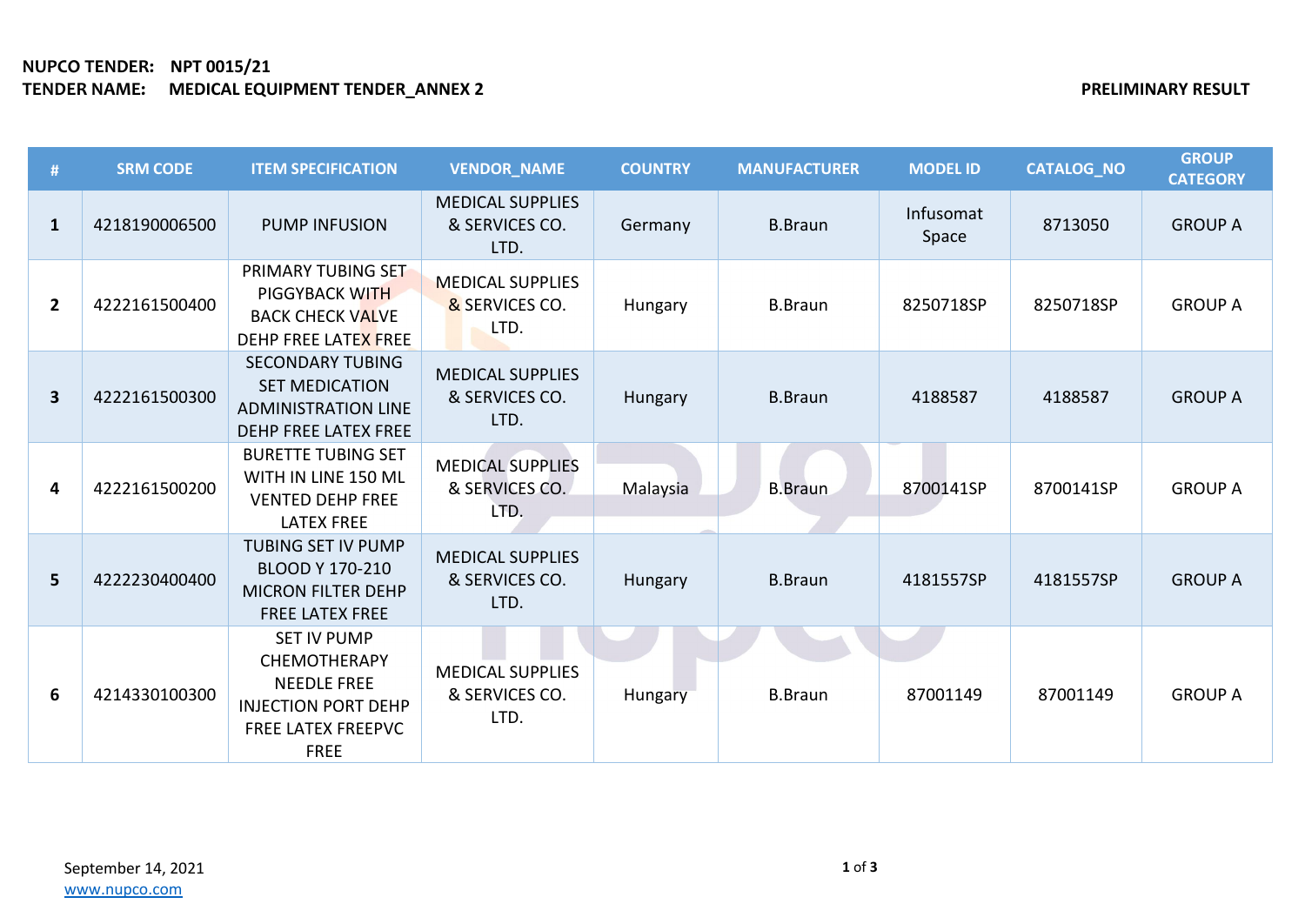# **NUPCO TENDER: NPT 0015/21 TENDER NAME: MEDICAL EQUIPMENT TENDER\_ANNEX 2 PRELIMINARY RESULT**

| #                       | <b>SRM CODE</b> | <b>ITEM SPECIFICATION</b>                                                                                           | <b>VENDOR NAME</b>                                | <b>COUNTRY</b> | <b>MANUFACTURER</b> | <b>MODEL ID</b> | <b>CATALOG NO</b> | <b>GROUP</b><br><b>CATEGORY</b> |
|-------------------------|-----------------|---------------------------------------------------------------------------------------------------------------------|---------------------------------------------------|----------------|---------------------|-----------------|-------------------|---------------------------------|
| $\overline{\mathbf{z}}$ | 4222161604400   | <b>EXTENSION SET 32</b><br><b>INCHES WITH Y PORT</b><br>NEEDLE-FREE SYSTEM<br>DEHP-FREELATEX-FREE<br><b>STERILE</b> | <b>MEDICAL SUPPLIES</b><br>& SERVICES CO.<br>LTD. | <b>USA</b>     | <b>B.Braun</b>      | 354220          | 354220            | <b>GROUP A</b>                  |
| 8                       | 4222160301100   | <b>TUBING EXTENSION</b><br>MACROBORE 15 CM<br>APPROX. NEEDLE FREE<br>CAP RIGID T / JSHAPE                           | <b>MEDICAL SUPPLIES</b><br>& SERVICES CO.<br>LTD. | <b>USA</b>     | <b>B.Braun</b>      | 470200-01       | 470200-01         | <b>GROUP A</b>                  |
| 9                       | 4222160301200   | <b>TUBING EXTENSION 30</b><br><b>CM APPROX WITH</b><br><b>INTEGRATED 0.2</b><br><b>MICRON FILTER</b>                | <b>MEDICAL SUPPLIES</b><br>& SERVICES CO.<br>LTD. | Hungary        | <b>B.Braun</b>      | 4184637         | 4184637           | <b>GROUP A</b>                  |
| 10                      | 4214330100500   | <b>SET EXTENSION</b><br><b>CHEMOTHERAPY WITH</b><br>0.2 MICRON FILTER                                               | <b>MEDICAL SUPPLIES</b><br>& SERVICES CO.<br>LTD. | Hungary        | <b>B.Braun</b>      | 8250817SP       | 8250817SP         | <b>GROUP A</b>                  |
| 11                      | 4218190007000   | <b>PUMP SYRINGE</b>                                                                                                 | <b>MEDICAL SUPPLIES</b><br>& SERVICES CO.<br>LTD. | Germany        | <b>B.Braun</b>      | Perfuser Space  | 8713030           | <b>GROUP A</b>                  |
| 12                      | 4222160301500   | <b>SET EXTENSION</b><br>SYRINGE LINE 150-200<br>CM DEHP FREE LATEX<br><b>FREE</b>                                   | <b>MEDICAL SUPPLIES</b><br>& SERVICES CO.<br>LTD. | France         | <b>B.Braun</b>      | 8723060         | 8723060           | <b>GROUP A</b>                  |
| 13                      | 4229350002000   | PUMP PCA SYRINGE                                                                                                    | <b>MEDICAL SUPPLIES</b><br>& SERVICES CO.<br>LTD. | Germany        | <b>B.Braun</b>      | Perfuser Space  | 8713030           | <b>GROUP A</b>                  |